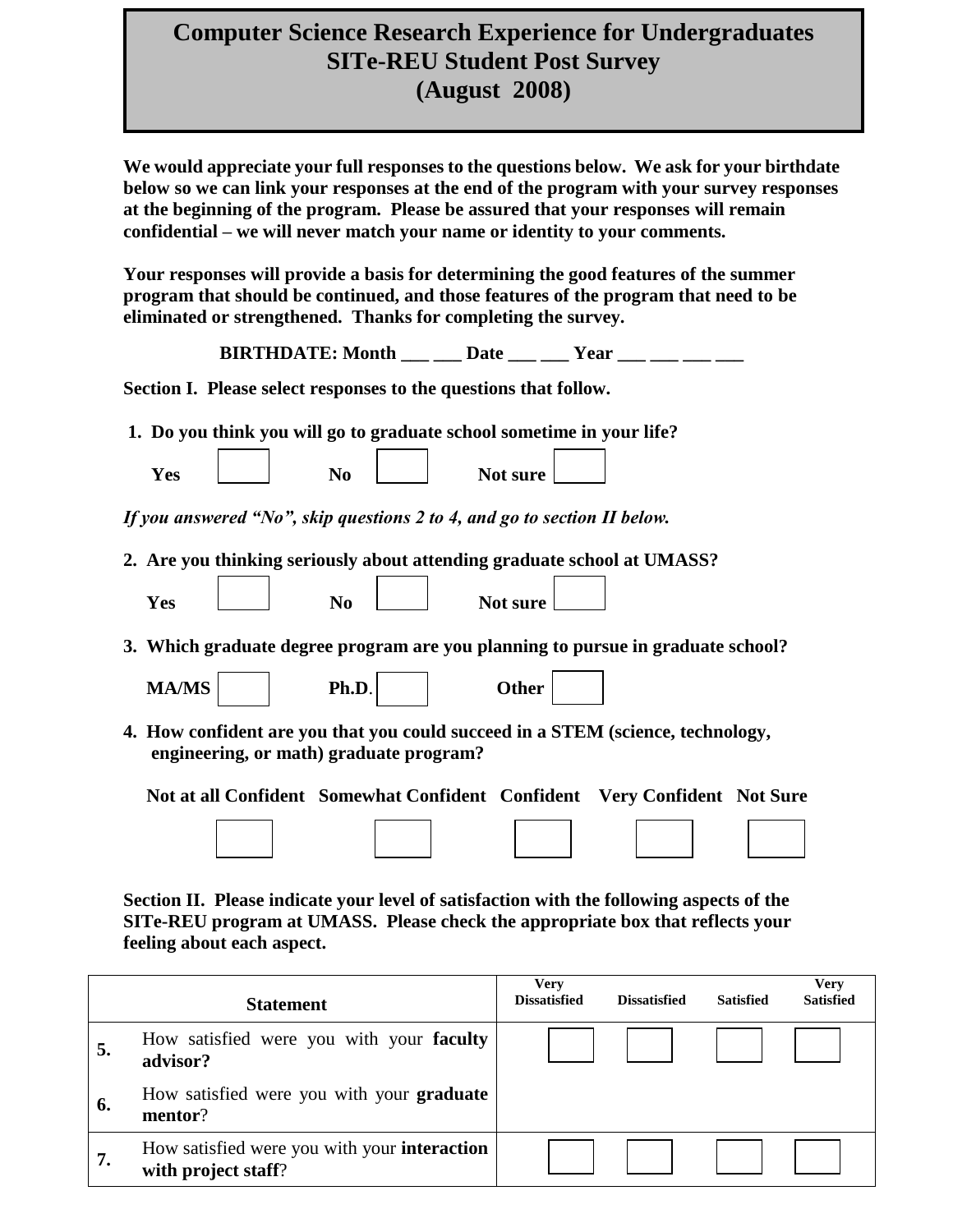- **8.** How satisfied were you with your **housing arrangements**?
- **9.** How satisfied were you with the **SITe-REU program in general**?
- **10.** How satisfied were you **with your research experiences**?
- **11.** How satisfied were you with the **academic department at UMASS in which you were matched**?



**Section III. Please indicate your level of agreement or disagreement with each of the following statements about the SITe-REU program. Please check the appropriate box that most accurately reflects your feeling about each statement. RATING**

|     |                                                                                                           | <b>Strongly</b> |                 |                |       | <b>Strongly</b> |
|-----|-----------------------------------------------------------------------------------------------------------|-----------------|-----------------|----------------|-------|-----------------|
|     | <b>Statement</b>                                                                                          | <b>Disagree</b> | <b>Disagree</b> | <b>Neutral</b> | Agree | Agree           |
| 12. | The research experience I received during the<br>SITe-REU program was valuable.                           |                 |                 |                |       |                 |
| 13. | I think the SITe-REU program activities have<br>helped me become a better researcher.                     |                 |                 |                |       |                 |
| 14. | I found the program activities enjoyable.                                                                 |                 |                 |                |       |                 |
| 15. | I think the SITe-REU program will make me more<br>successful at graduate school, if I attend.             |                 |                 |                |       |                 |
| 16. | The program has given me an introduction to what<br>graduate school would be like.                        |                 |                 |                |       |                 |
| 17. | Attending the SITe-REU program has increased the<br>likelihood that I will apply to graduate school.      |                 |                 |                |       |                 |
| 18. | I think attending this program was a mistake.                                                             |                 |                 |                |       |                 |
| 19. | My perception of the academic program at UMASS<br>has changed for the better.                             |                 |                 |                |       |                 |
| 20. | I am impressed by the quality of people I have met<br>at UMASS.                                           |                 |                 |                |       |                 |
| 21. | I am impressed by the environment and physical<br>appearance of the UMASS-Amherst campus.                 |                 |                 |                |       |                 |
| 22. | (If applicable) As a minority student, I felt<br>comfortable on the UMASS campus.                         |                 |                 |                |       |                 |
| 23. | Having attended the SITe-REU program, I am less<br>likely to want to attend UMASS for graduate school.    |                 |                 |                |       |                 |
| 24. | The SITe-REU program has increased the likelihood that<br>I will want to attend graduate school at UMASS. |                 |                 |                |       |                 |